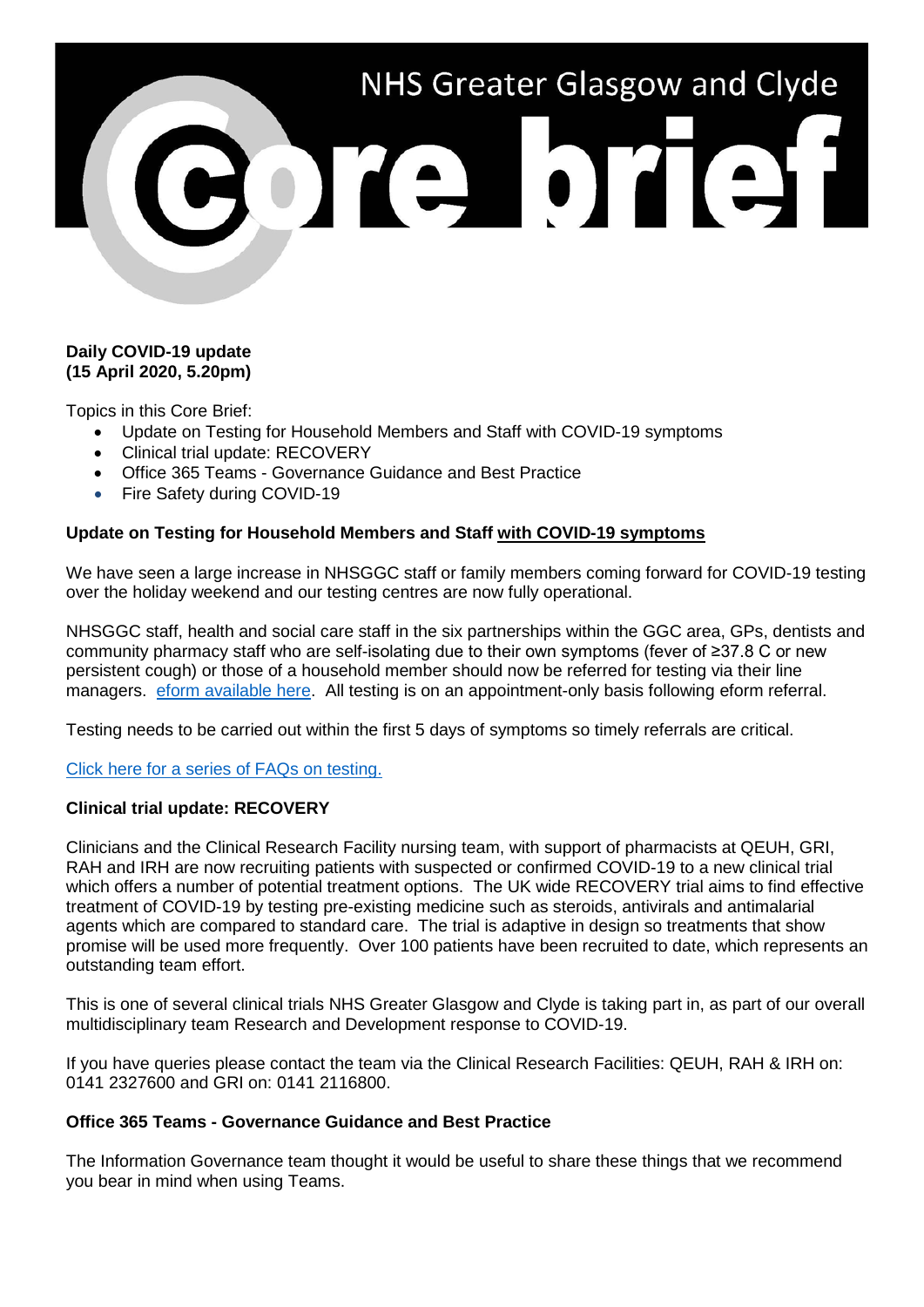#### **Think Data Protection**

Data that is classified as sensitive personal data (relating to clinical matters in particular), can be placed on Teams but please be careful and conscious of who is in the Team that you send the data to. It is recommended that normal clinical systems be used where  appropriate. 

## **Think FOI and Privacy**

The conversation trail(s) on Teams, including those in 'chat', could be released under Freedom of Information, Data Protection or Environmental Information Requests legislation.  

Please apply the same rigour to it that you would to your usual methods of communication  such as email. If in doubt, use the phone! Be aware that anyone invited to a Teams  channel can see everything within that environment. 

#### **Think file management**

Teams is a great collaborative tool but it currently doesn't link to your Business Classification Scheme (BCS) or other clinical systems. Any documentation or files you upload now will require to be appropriately filed before we move over to the permanent Office 365 environment. Please be thoughtful about your data retention and cleansing requirements in Teams. And save as you go. It is better to have one Team with many channels than multiple Teams.  Also, please do not download sensitive, commercial or confidential material to your own drives or devices to work on it. Teams allows you to work on documents within the application. 

# **Think decisions**

The 'chat' or conversation trail(s) that you have in Teams are not recorded anywhere so, for now, make sure that any decisions taken in Teams are recorded appropriately elsewhere, in the relevant clinical or business systems.

For more information about O365 and links to the Knowledge Centre and Teams, visit: <http://www.staffnet.ggc.scot.nhs.uk/Corporate%20Services/eHealth/O365/Pages/MO365.aspx>

# **Fire Safety during COVID-19**

During the COVID-19 pandemic the fire safety team are aware that we will see an increased number of patients receiving oxygen therapy.

Oxygen poses a special hazard. High concentrations of oxygen can cause materials to burn extremely rapidly and some materials which are not normally considered combustible can burn in an enriched oxygen atmosphere. Oxygen saturation can occur in clothing, upholstery or bedding, as a consequence of procedures such as oxygen therapy and may remain hazardous for a considerable time after exposure. Oxygen is also dangerous when in contact with grease or oil.

Alcohol Hand Gels are flammable and extra care must be taken with these products in oxygen rich environments, care should be taken to avoid the spillage of hand gels. The quantity of hand gels kept in a ward should be as small as is reasonably practicable for day to day purposes and the gels should be stored in a fire resisting cabinet e.g. metal. For full details on fire safety regarding alcohol based hand rubs, visit: [http://www.hfs.scot.nhs.uk/publications-/iric-safety](http://www.hfs.scot.nhs.uk/publications-/iric-safety-alerts/?keywords=handrubs§ion=&category=&month=&year=&show=10)[alerts/?keywords=handrubs&section=&category=&month=&year=&show=10](http://www.hfs.scot.nhs.uk/publications-/iric-safety-alerts/?keywords=handrubs§ion=&category=&month=&year=&show=10)

We would ask all staff to be mindful of the following:

- 1. Limit electrical charging to essential medical equipment and exclude the charging of personal electrical items such as laptops and mobile phones within oxygen enriched wards.
- 2. Oil based hand creams or moisturisers must not be used in vicinity of oxygen due to fire hazard.